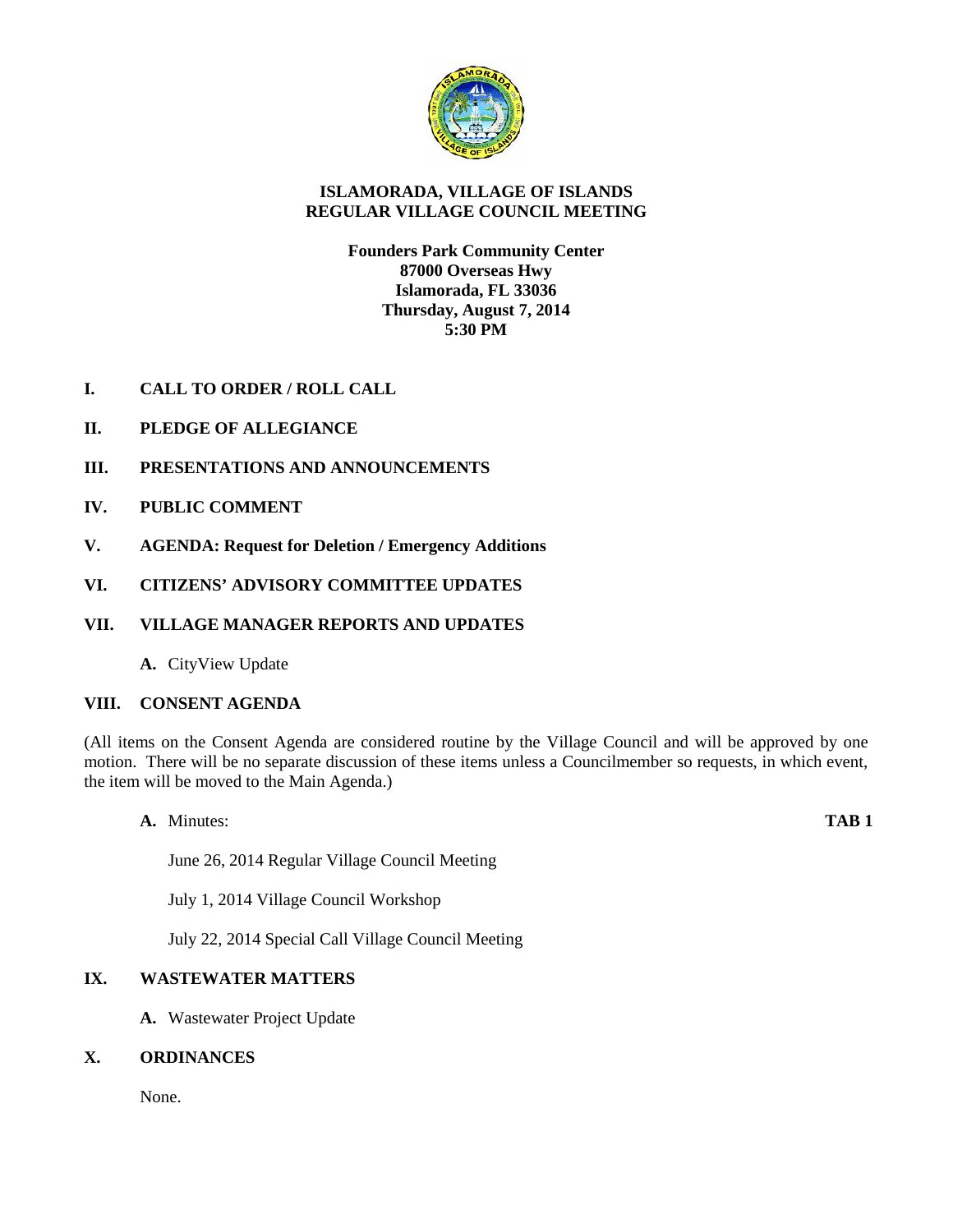## **XI. QUASI-JUDICIAL**

**A.** Dock Length Variance (VAR-14-02) by DMB Investment Trust for Property Located **TAB 2** At 139 Gimpy Gulch Drive, Plantation Key, Parcel Number 00091852-000000

**A RESOLUTION OF THE VILLAGE COUNCIL OF ISLAMORADA, VILLAGE OF ISLANDS, FLORIDA, CONSIDERING THE REQUEST BY DMB INVESTMENT TRUST FOR A DOCK LENGTH VARIANCE FOR THE DEVELOPMENT OF A PIER-TYPE DOCK WITH A 3' X 208' ACCESS WALK CULMINATING IN A 96 SQUARE FOOT (6' X 16') TERMINAL PLATFORM, FOR A DOCKING FACILITY WITH A TOTAL FOOTPRINT OF 720 SQUARE FEET ON PROPERTY LOCATED AT 139 GIMPY GULCH DRIVE, PLANTATION KEY, AS LEGALLY DESCRIBED IN EXHIBIT "A;" PROVIDING FOR THE TRANSMITTAL OF THIS RESOLUTION TO THE FLORIDA DEPARTMENT OF ECONOMIC OPPORTUNITY; AND PROVIDING FOR AN EFFECTIVE DATE**

## **XII. RESOLUTIONS**

**A.** Annual Rate Resolution for Woods Corner Assessment Area **TAB 3**

**A RESOLUTION OF THE VILLAGE COUNCIL OF ISLAMORADA, VILLAGE OF ISLANDS, FLORIDA, RELATING TO THE COLLECTION OF WASTEWATER FEES AND ADMINISTRATIVE COSTS WITHIN THE WOODS CORNER ASSESSMENT AREA; REIMPOSING SPECIAL ASSESSMENTS FOR THE FISCAL YEAR BEGINNING OCTOBER 1, 2014; APPROVING THE ASSESSMENT ROLL; PROVIDING FOR COLLECTION OF THE ASSESSMENTS; AND PROVIDING FOR AN EFFECTIVE DATE**

**B.** Annual Rate Resolution for North Plantation Key Wastewater Assessment Area **TAB 4**

**A RESOLUTION OF THE VILLAGE COUNCIL OF ISLAMORADA, VILLAGE OF ISLANDS, FLORIDA, RELATING TO THE CONSTRUCTION AND FUNDING OF WASTEWATER COLLECTION AND TREATMENT FACILITIES WITHIN THE NORTH PLANTATION KEY ASSESSMENT AREA; REIMPOSING SPECIAL ASSESSMENTS FOR THE FISCAL YEAR BEGINNING OCTOBER 1, 2014; APPROVING THE ASSESSMENT ROLL; PROVIDING FOR COLLECTION OF THE ASSESSMENTS; AND PROVIDING FOR AN EFFECTIVE DATE**

**C.** Annual Rate Resolution for North Plantation Key Supplemental Assessment Area **TAB 5**

**A RESOLUTION OF THE VILLAGE COUNCIL OF ISLAMORADA, VILLAGE OF ISLANDS, FLORIDA, RELATING TO THE CONSTRUCTION AND FUNDING OF WASTEWATER COLLECTION AND TREATMENT FACILITIES WITHIN THE NORTH PLANTATION KEY SUPPLEMENTAL ASSESSMENT AREA; IMPOSING SPECIAL ASSESSMENTS FOR THE FISCAL YEAR BEGINNING OCTOBER 1, 2014; APPROVING THE ASSESSMENT ROLL; PROVIDING FOR COLLECTION OF THE ASSESSMENTS; AND PROVIDING FOR AN EFFECTIVE DATE**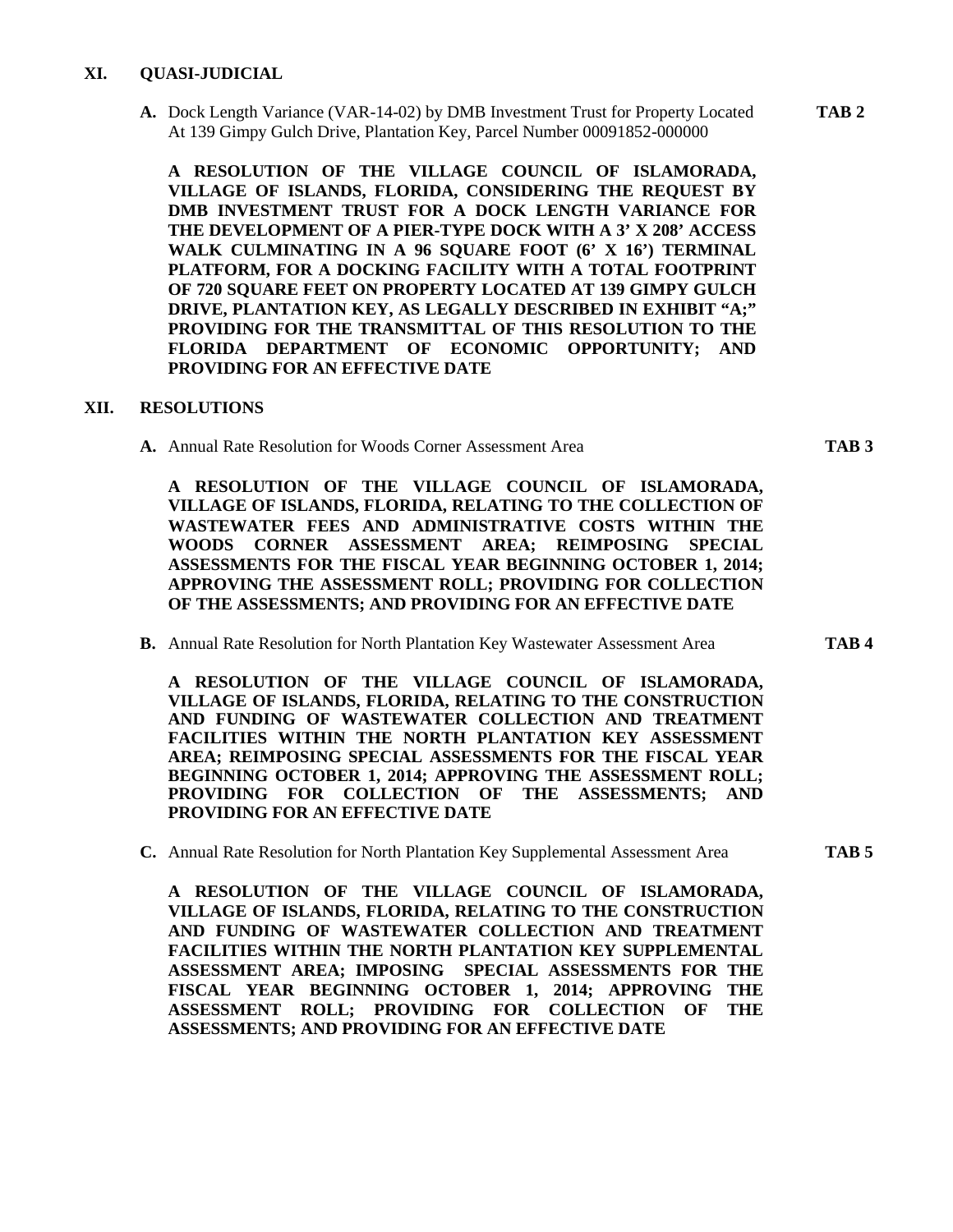**D.** Annual Rate Resolution for Phase I Wastewater Collection and Treatment Facilities/ **TAB 6** Remaining Service Area Phase I (RSA1) Wastewater Assessment

**A RESOLUTION OF THE VILLAGE COUNCIL OF ISLAMORADA, VILLAGE OF ISLANDS, FLORIDA, RELATING TO THE CONSTRUCTION OF WASTEWATER COLLECTION AND TREATMENT FACILITIES WITHIN THE WASTEWATER ASSESSMENT AREA WITHIN THE VILLAGE EXCLUDING THE NORTH PLANTATION KEY, THE WOODS CORNER, AND THE NORTH PLANTATION KEY SUPPLEMENTAL ASSESSMENT AREAS; REIMPOSING SPECIAL ASSESSMENTS; APPROVING THE ASSESSMENT ROLL; PROVIDING FOR COLLECTION OF THE ASSESSMENTS; AND PROVIDING AN EFFECTIVE DATE**

**E.** Annual Rate Resolution for Phase II Wastewater Collection and Treatment Facilities/ **TAB 7** Remaining Service Area Phase II (RSA2) Wastewater Assessment

**A RESOLUTION OF THE VILLAGE COUNCIL OF ISLAMORADA, VILLAGE OF ISLANDS, FLORIDA, RELATING TO THE CONSTRUCTION AND FUNDING OF WASTEWATER COLLECTION AND TREATMENT FACILITIES FOR PHASE II WITHIN THE WASTEWATER ASSESSMENT AREA WITHIN THE VILLAGE BUT EXCLUDING THE NORTH PLANTATION KEY, NORTH PLANTATION KEY SUPPLEMENTAL AND WOODS CORNER ASSESSMENT AREAS; IMPOSING SPECIAL ASSESSMENTS; APPROVING THE UPDATED ASSESSMENT ROLL; PROVIDING FOR COLLECTION OF THE ASSESSMENTS; AND PROVIDING AN EFFECTIVE DATE**

**F.** Annual Rate Resolution for Stormwater Management Services **TAB 8**

**A RESOLUTION OF THE VILLAGE COUNCIL OF ISLAMORADA, VILLAGE OF ISLANDS, FLORIDA, RELATING TO THE PROVISION OF STORMWATER MANAGEMENT SERVICES; IMPOSING STORMWATER SERVICE ASSESSMENTS AGAINST CERTAIN REAL PROPERTY WITHIN ISLAMORADA, VILLAGE OF ISLANDS FOR THE FISCAL YEAR BEGINNING OCTOBER 1, 2014; APPROVING THE STORMWATER ASSESSMENT ROLL FOR THE STORMWATER SERVICE ASSESSMENTS; PROVIDING FOR COLLECTION OF THE STORMWATER SERVICE ASSESSMENTS; AND PROVIDING FOR AN EFFECTIVE DATE**

**G.** Annual Rate Resolution for Solid Waste Assessment **TAB 9**

**A RESOLUTION OF THE VILLAGE COUNCIL OF ISLAMORADA, VILLAGE OF ISLANDS, FLORIDA, RELATING TO THE COLLECTION AND DISPOSAL OF SOLID WASTE IN ISLAMORADA, VILLAGE OF ISLANDS, FLORIDA; REIMPOSING SOLID WASTE SERVICE ASSESSMENTS AGAINST ASSESSED PROPERTY LOCATED WITHIN ISLAMORADA, VILLAGE OF ISLANDS, FLORIDA, FOR THE FISCAL YEAR BEGINNING OCTOBER 1, 2014; APPROVING THE RATE OF ASSESSMENT; APPROVING THE ASSESSMENT ROLL; AND PROVIDING FOR AN EFFECTIVE DATE**

**H.** Consideration of a Development Agreement Pursuant to Chapter 163, Florida Statutes, **TAB 10** Between the Village and ETC XII, LLC